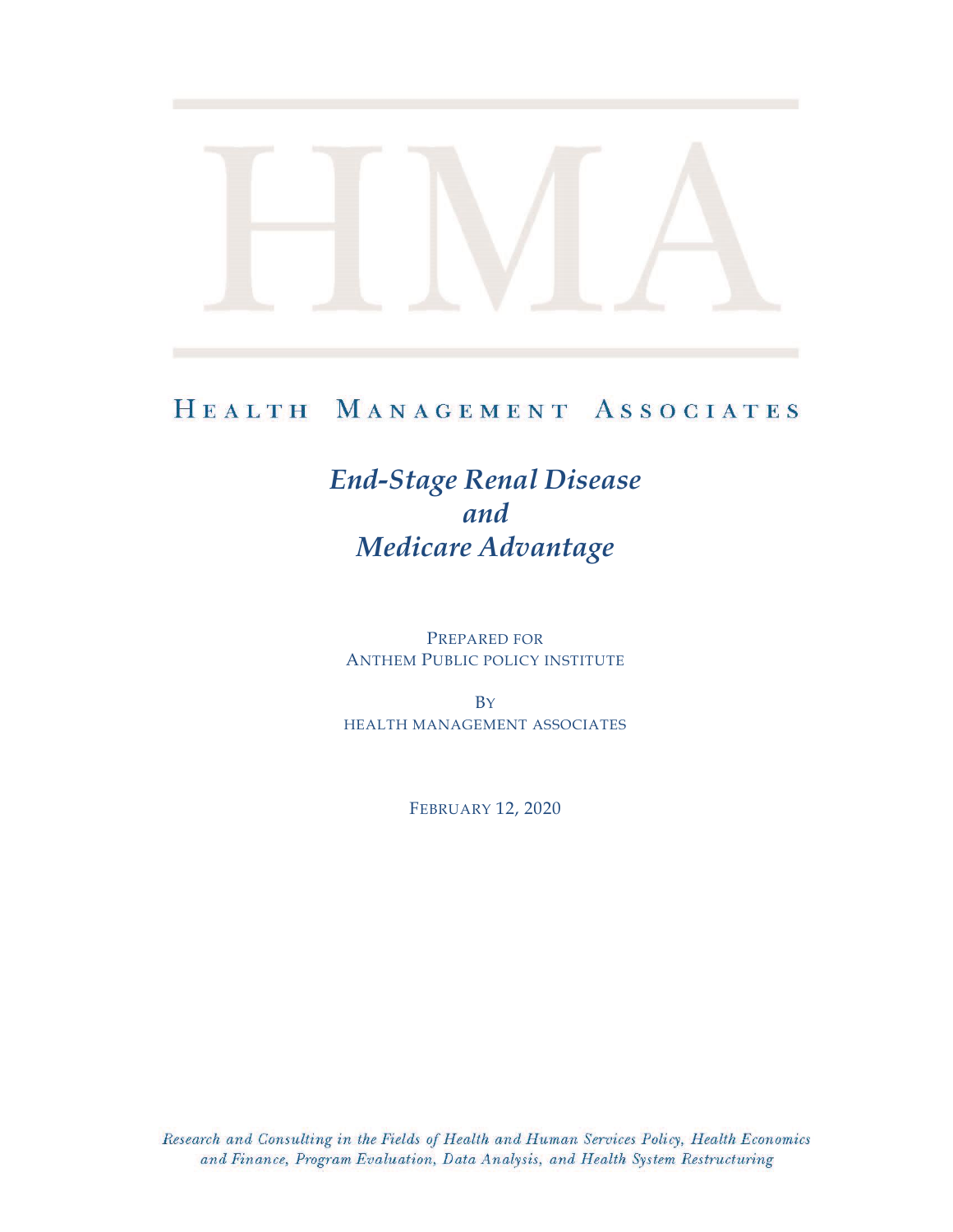# **Table of Contents**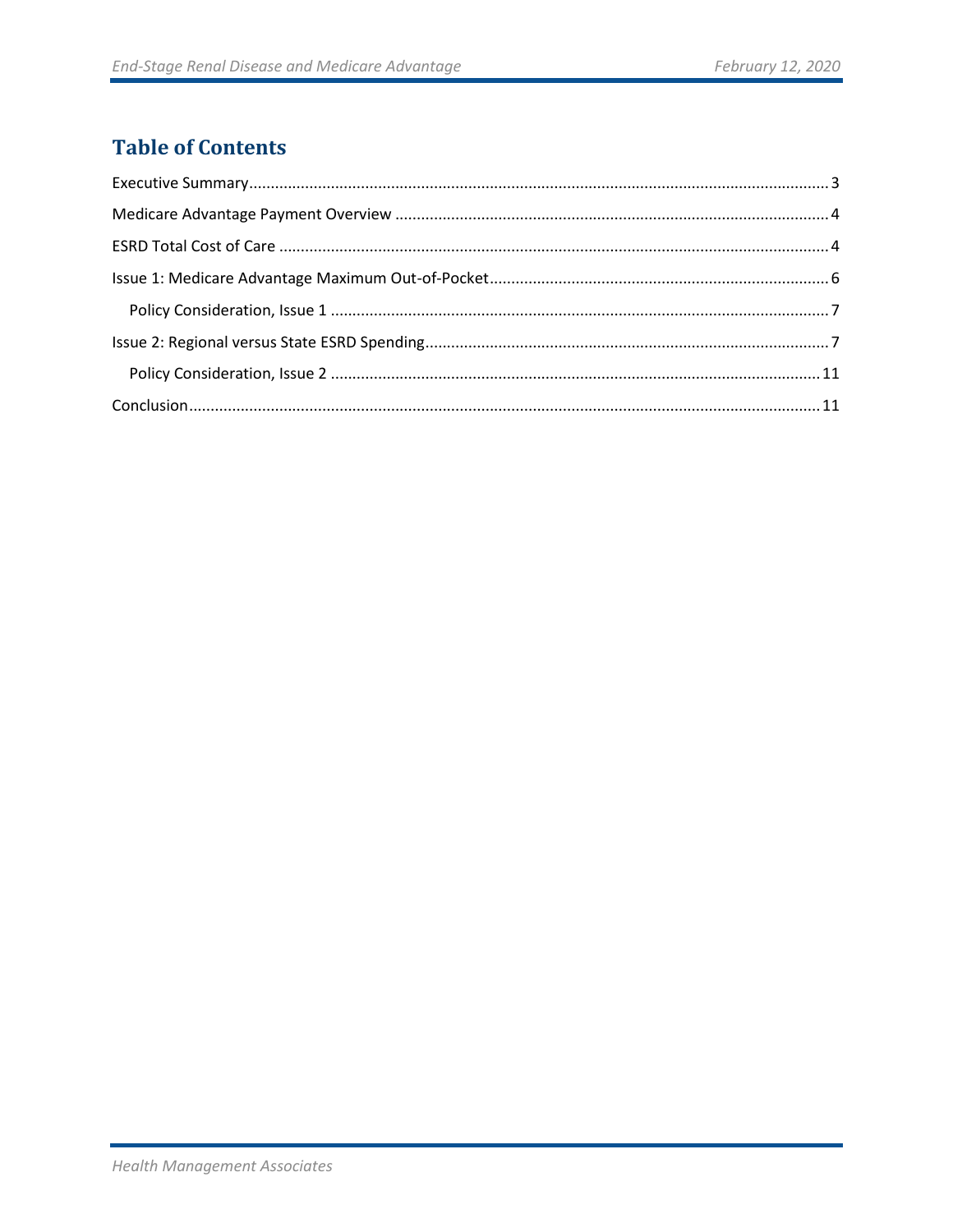# <span id="page-2-0"></span>**Executive Summary**

The 21<sup>st</sup> Century Cures Act included a provision that alters the enrollment options for Medicare beneficiaries with End-Stage Renal Disease (ESRD). Starting in 2021, individuals with ESRD will be able to enroll in any Medicare Advantage (MA) plan in their area, like all other Medicare beneficiaries.

Over the past several years, MA plans have noted that the current payment mechanism for ESRD beneficiaries used by the Centers for Medicare & Medicaid Services (CMS) may not appropriately reflect the costs for these enrollees.<sup>1</sup> In particular, the use of a statewide average payment amount for ESRD may not appropriately reflect the local costs of care; and the effect of the statutorily-required maximum out-of-pocket (MOOP) on ESRD spending results in higher plan liabilities than the costs borne by the Traditional Fee-for-Service (FFS) Medicare program.

The Anthem Public Policy Institute engaged Health Management Associates to explore these issues and identify any possible modifications that either CMS or Congress could make to more closely align payment with costs.

Based on our evaluation, we have identified the following:

- **Issue 1: Maximum Out-of-Pocket (MOOP)**—The effect of the MOOP on ESRD spending increases MA costs by approximately 8-9% on average compared to FFS spending.
	- o *Policy Consideration*: CMS or Congress should alter the methodology for calculating ESRD benchmarks to reflect the impact of the statutorily-required MOOP.
- **Issue 2: Regional versus State Spending**—Costs for ESRD enrollees vary significantly within a single state, including different growth rates by market.
	- o *Policy Consideration*: CMS should use its current authority to set ESRD benchmarks at more localized geographic areas, to align costs with MA payments.

<sup>&</sup>lt;sup>1</sup> Centers for Medicare & Medicaid Services. "Announcement of Calendar Year 2020 Medicare Advantage Capitation Rates and Medicare Advantage and Part D Payment Policies and Final Call Letter". April 1, 2019.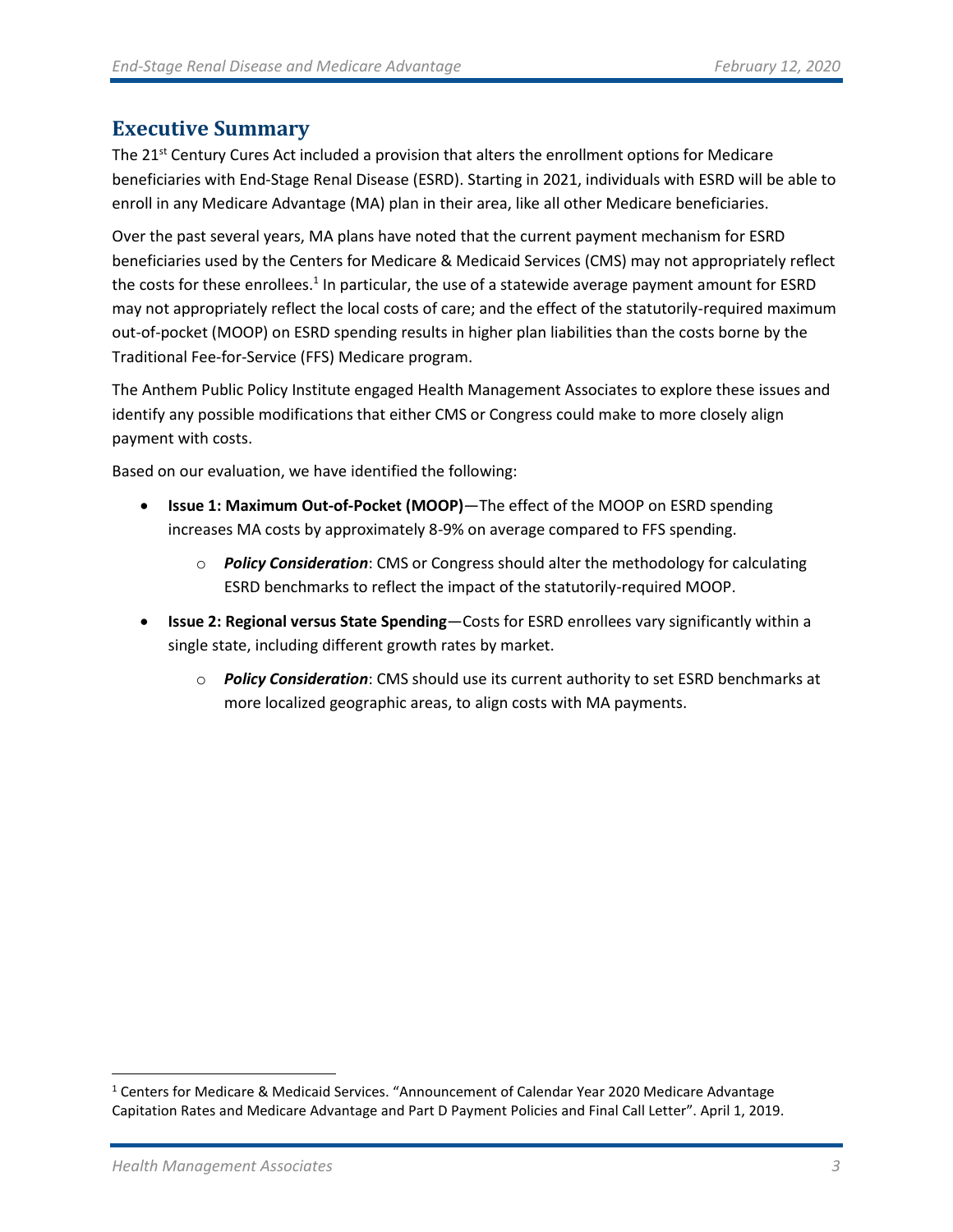# <span id="page-3-0"></span>**Medicare Advantage Payment Overview**

Medicare Advantage plans receive a fixed payment per member per month to cover all Medicare services. For most enrollees, this payment is determined in advance and generally reflects four components: the plan bid, the local area benchmark, the rebate, and the risk score. These components are briefly described below.

- 1. The plan bid represents the estimated cost to the health plan of offering the exact same services as FFS.
- 2. The local area benchmark represents the maximum amount that CMS will pay a plan to provide the exact same services as FFS in an area. The benchmark varies as a percentage of local FFS spending, with higher percentages applied to areas with lower absolute FFS costs. In addition, benchmarks are increased for plans with high performance in the MA Stars program.
- 3. The rebate is a percentage of the difference between the plan bid and the benchmark, provided the plan has bid below the benchmark. This rebate percentage varies depending on the Star Rating of the health plan. The rebate must be used by the plan to offer additional benefits to enrollees, such as reduced co-pays or supplemental benefits.
- 4. The risk score is beneficiary-specific and is measured by the CMS Hierarchical Condition Category (HCC) risk model. The CMS-HCC model accounts for spending variation caused by age, gender, dual eligibility status, and 86 medical condition categories such as diabetes, dementia, multiple sclerosis, congestive heart failure, and chronic kidney disease.

The payment to MA plans for enrollees with ESRD is structured differently. Plans do not submit a bid with the estimated costs for ESRD enrollment. Instead, CMS calculates a state-level benchmark that represents the average statewide FFS spending on FFS enrollees with ESRD. The ESRD benchmark is not adjusted based on the quality (i.e., the Star Rating) of the health plan. Plans receive the state-level benchmark for each enrollee as the base payment, adjusted by an ESRD-specific version of the HCC risk model. If a health plan believes the average ESRD enrollee will cost more than the state-level benchmark, the plan must use its rebate dollars or additional premiums to cover the additional costs.

# <span id="page-3-1"></span>**ESRD Total Cost of Care**

Individuals with ESRD have significantly higher total healthcare costs compared to an average Medicare beneficiary. People with ESRD require outpatient dialysis treatment a minimum of three times per week in order to address the health issues related to failed kidneys. In addition, the average individual with ESRD has 1.7 inpatient hospital stays per year as well as 3.0 visits to the emergency room per year.<sup>2</sup>

Based on an analysis of the 2015-2017 FFS claims data, we estimate that the average total spending for a Medicare FFS beneficiary with ESRD was \$86,000 per year (see Figure 1). Of that amount, nearly \$30,000 (35%) was for outpatient dialysis, \$28,000 (32%) was for inpatient hospital care, and \$15,000 (17%) was for physician services. The beneficiary was responsible for approximately \$13,000 (15%) of the total cost.

<sup>&</sup>lt;sup>2</sup> United States Renal Data System (USRDS). 2018 Annual Data Report, Volume 2: End-Stage Renal Disease in the United State, Chapter 4.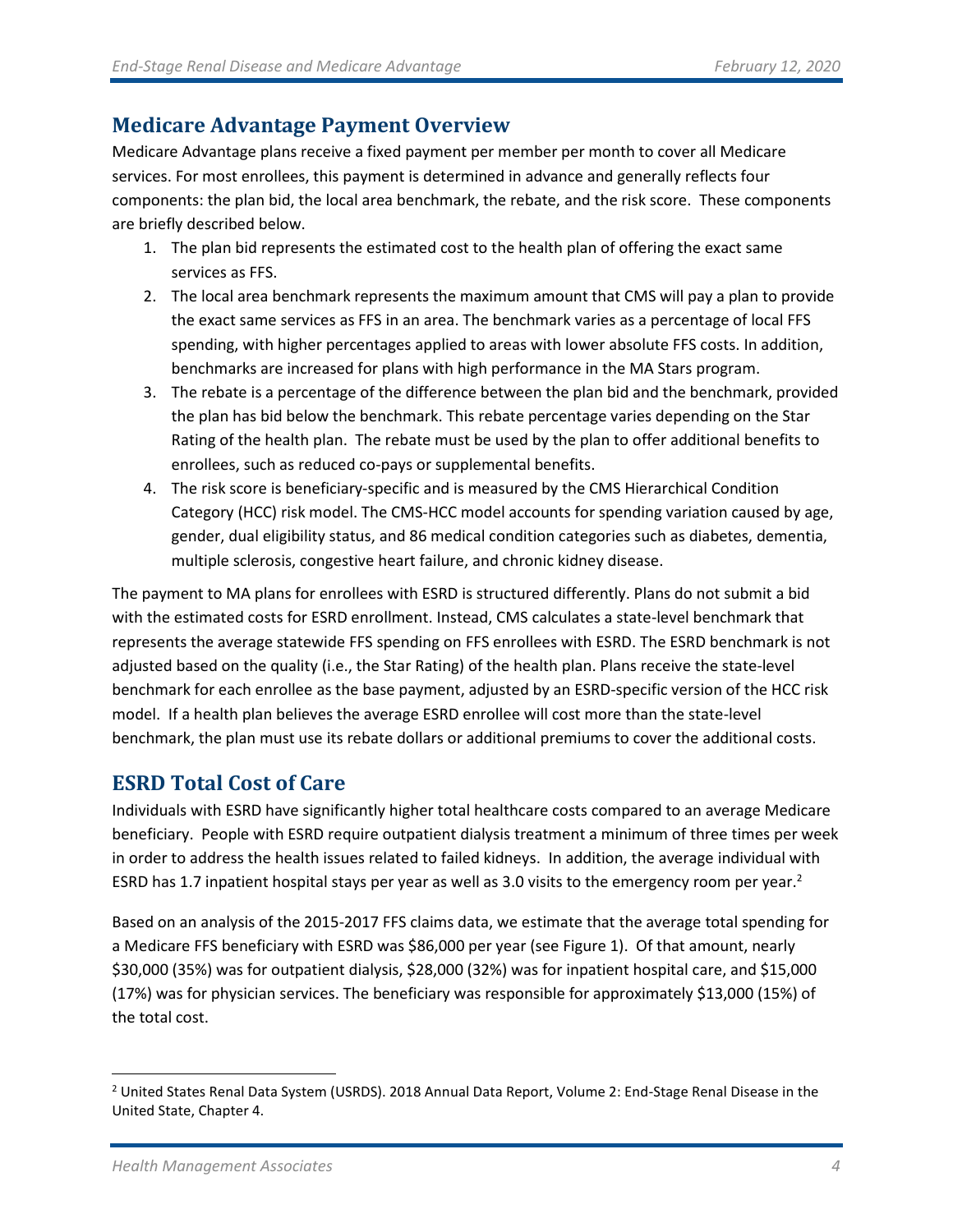

#### **Figure 1**: Annual FFS Spending on Medicare Beneficiaries with ESRD, 2015-2017

Source: HMA analysis of Medicare 2015-2017 5% Limited Data Set

When CMS calculates the benchmarks used to determine payment for enrollees with ESRD in MA plans, it uses actual state-level FFS spending for Medicare beneficiaries with ESRD. Those spending amounts are adjusted, using the ESRD HCC model, to remove variation in payment caused by known patient factors<sup>3</sup> and compute a benchmark that reflects spending for an average beneficiary.

As shown in Figure 2, while actual FFS spending per ESRD beneficiary per month has increased 0.1% per year between 2015 and 2017, risk-adjusted spending per month has declined 0.3% per year over the same time frame. This difference was caused by a 0.4% increase per year in the average risk score of ESRD enrollees in the FFS program.



**Figure 2**: Unadjusted and Risk-Adjusted FFS Spending on ESRD Per Beneficiary Per Month, 2015-2017

Source: HMA analysis of Medicare 2015-2017 5% Limited Data Set

<sup>&</sup>lt;sup>3</sup> CMS currently uses the same set of medical conditions in the ESRD HCC model as the non-ESRD HMCC model to estimate the incremental cost of care, but applies separate factors to each condition in each model.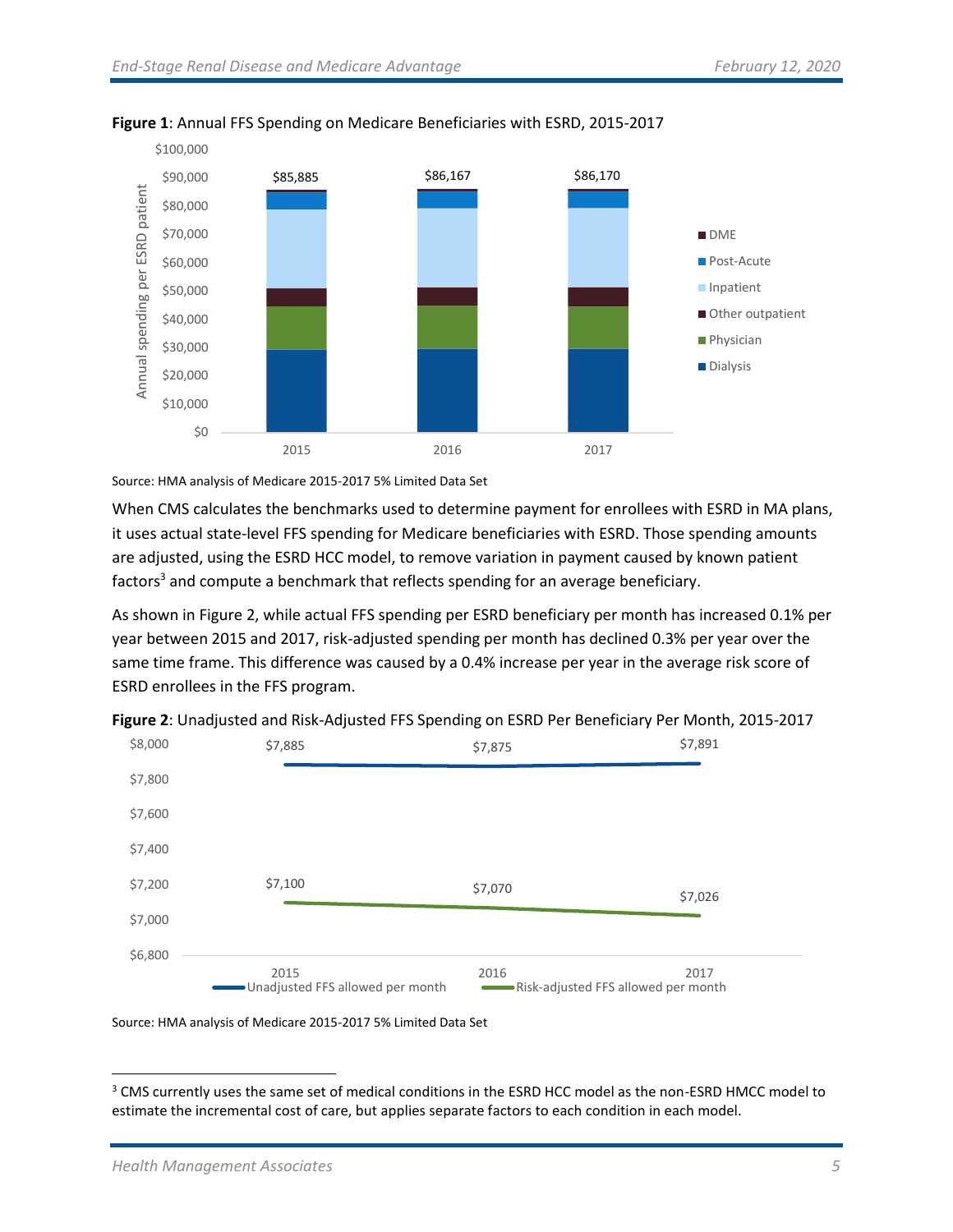# <span id="page-5-0"></span>**Issue 1: Medicare Advantage Maximum Out-of-Pocket**

Medicare Advantage plans are required to implement a maximum out-of-pocket (MOOP) for all enrollees.<sup>4</sup> In 2020, the MOOP for in-network services is \$6,700.<sup>5</sup> MA plans may have a lower MOOP for their enrollees, or may lower cost-sharing amounts for specific sets of services which could reduce the costs borne by members.

For most individuals with ESRD with FFS coverage, the average annual OOP responsibility is approximately \$13,000. Notably, many patients do not pay this amount directly, due to secondary coverage from Medicaid, Medigap, or an employer retiree plan. Regardless, there exists a subset of ESRD enrollees who are liable for the entire OOP costs, often due to lack of eligibility for supplemental coverage options.



**Figure 3:** ESRD Beneficiary Out-of-Pocket Responsibility, FFS vs MA

Source: HMA analysis of Medicare 2015-2017 5% Limited Data Set

While the MA MOOP provides financial protection for enrollees, it increases the costs to the MA plan. Given the consistently-high spending needs of individuals with ESRD, an MA plan must include the \$6,300 difference between the FFS OOP and MA MOOP as part of its expense estimates.

CMS does not adjust the ESRD state-level benchmarks to reflect the higher expected costs for MA plans due to the MOOP requirement. Per statute, MA benchmarks reflect the costs paid by the federal government under the FFS program, which exclude any beneficiary responsibility amounts.<sup>6</sup> As a result, the average ESRD benchmark, based on FFS program spending, is approximately 8-9% lower than the minimum amount an MA plan would need to spend, assuming equivalent total costs for the enrollee.

<sup>4</sup> 42 CFR 422.100(f)(4)

<sup>5</sup> Centers for Medicare & Medicaid Services. "Announcement of Calendar Year 2020 Medicare Advantage Capitation Rates and Medicare Advantage and Part D Payment Policies and Final Call Letter". April 1, 2019. <sup>6</sup> 42 CFR 422.258(d)(2)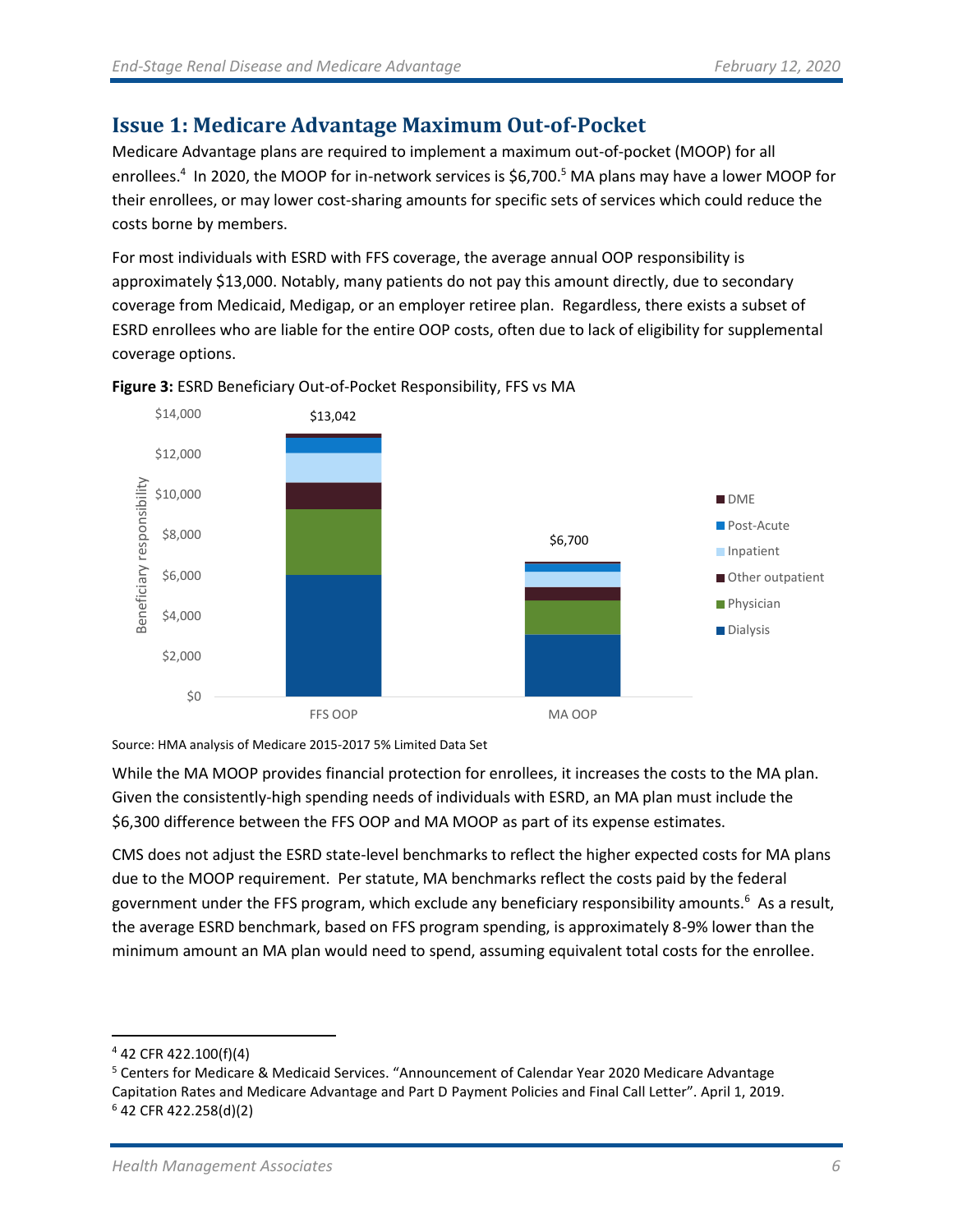

#### **Figure 4**: FFS vs MA Program Spend for Individuals with ESRD

Source: HMA analysis of Medicare 2015-2017 5% Limited Data Set

CMS recently proposed to modify the calculation of the MOOP to address the higher costs of ESRD enrollees compared to non-ESRD enrollees.<sup>7</sup> This adjustment will be phased-in over the next several years, in order to minimize the overall increase expected in the MOOP and the impact it could have on plan enrollees. While this adjustment may help reduce the program payment differences shown in Figure 4, it does not eliminate the difference and MA plans will likely continue to be responsible for consistently higher costs than the amount determined by the current ESRD benchmark methodology.

### <span id="page-6-0"></span>**Policy Consideration, Issue 1**

CMS or Congress should identify ways to account for the higher ESRD spending requirement for MA plans due to the MOOP. An adjustment could be made by a re-estimation of FFS costs for ESRD enrollees after application of the MA MOOP for the year. While it is unclear if CMS has statutory authority to implement such an adjustment on a permanent basis, it may be able to utilize its demonstration authority. A demonstration may allow CMS time to test possible modifications to the benchmarks and determine the best way to ensure reimbursement issues do not serve as a barrier to MA plan enrollment. Alternatively, Congress could instruct CMS to make this change.

# <span id="page-6-1"></span>**Issue 2: Regional versus State ESRD Spending**

CMS currently pays MA plans a statewide benchmark rate for ESRD beneficiaries, based on the FFS costs in the state. Section 1853(d)(3) of the Social Security Act (SSA) states that the payment area for ESRD "shall be a State or such other payment area as the Secretary specifies." 8 CMS has historically chosen to

<sup>7</sup> Centers for Medicare & Medicaid Services. "Medicare and Medicaid Programs; Contract Year 2021 and 2022 Policy and Technical Changes to the Medicare Advantage Program, Medicare Prescription Drug Benefit Program, Medicaid Program, Medicare Cost Plan Program, and Programs of All-Inclusive Care for the Elderly". Proposed Rule. February 5, 2020.

<sup>8</sup> Social Security Act, Section 1853(d)(3)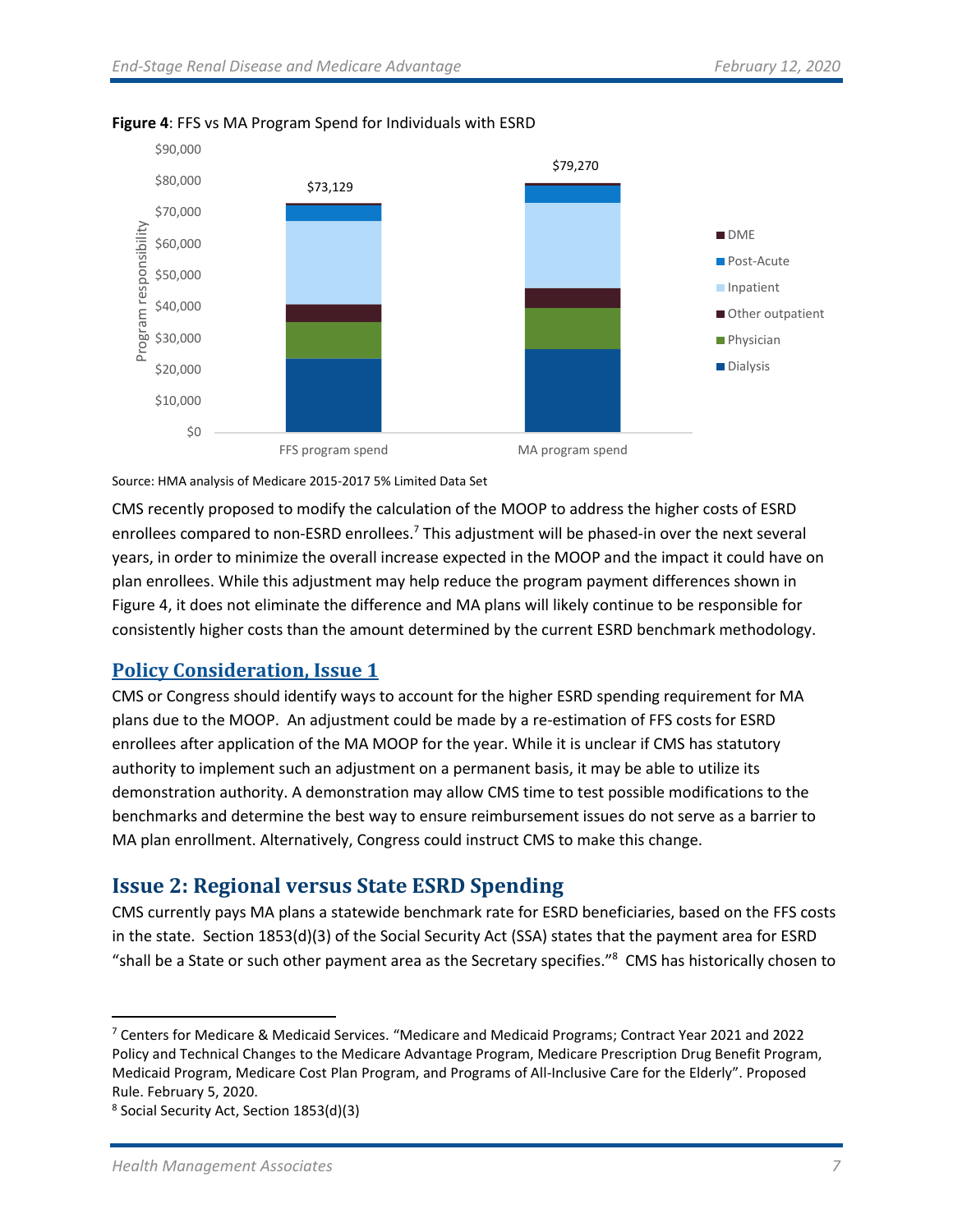use the state-level payment area. Notably, the SSA also allows MA benchmarks to use a geographic adjustment based on metropolitan areas. 9

We examined the average risk-adjusted Medicare per member per month (PMPM) spending for beneficiaries with ESRD in large metropolitan areas in four different states. We identified states with significant non-ESRD MA penetration levels, expecting that these markets could see the most rapid increases in ESRD enrollment starting in 2021. We also restricted our analysis to states with multiple large metropolitan areas given the limitations of our dataset.

Figures 5-8 depict average FFS costs per month for Medicare beneficiaries with ESRD in four states from 2015-2017—California, Florida, Ohio, and Texas. While some metropolitan areas are significantly above the state's average, others are significantly below. In addition, many metropolitan areas swing from above the state average to below over the course of three years, or vice versa, demonstrating the local volatility in spending that is masked by a state average.

#### **California**

The data in Figure 5 indicate that the average FFS costs in Oakland were 106% of the state average in 2015, increasing to 115% in 2016 before declining to 113% in 2017. Average FFS costs in San Diego were 90% of the state average in 2015, declining to 86% in 2016 before increasing to 89% in 2017.

Health plans in San Diego would likely have an easier time covering the costs associated with ESRD enrollees, whereas plans in Oakland may have to reduce rebate dollars to pay for the expected losses on their ESRD membership.



**Figure 5**: Average Medicare FFS Costs per Month for Beneficiaries with ESRD in California, 2015-2017

Source: HMA analysis of Medicare 2015-2017 5% Limited Data Set

<sup>&</sup>lt;sup>9</sup> Social Security Act, Section 1853(d)(4)(C)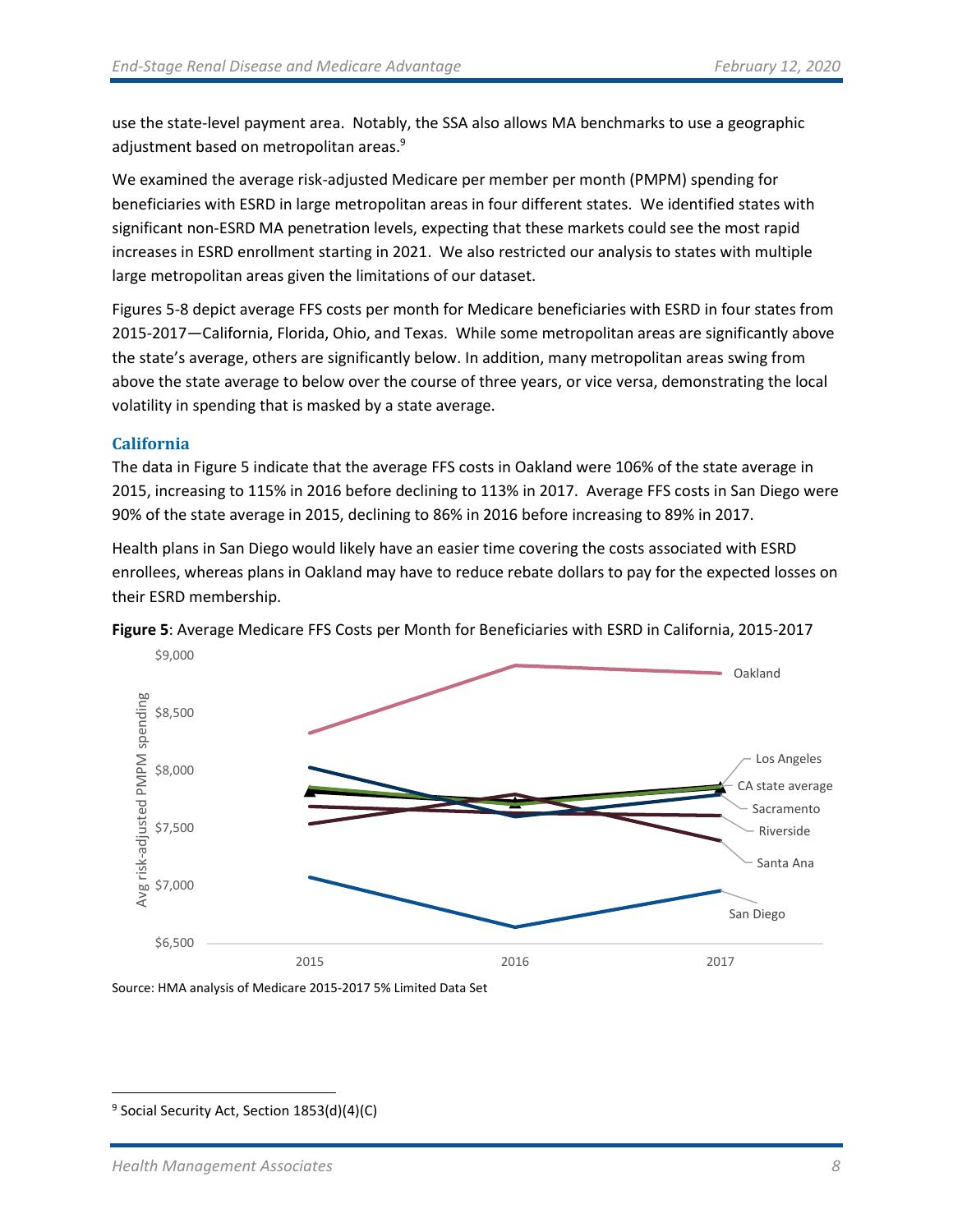#### **Florida**

Figure 6 describes data from metropolitan areas in Florida. The average FFS costs in Miami were 103% of the state average in 2015, increasing to 105% in 2016 and 2017. Average FFS costs in Tampa/St. Petersburg were 93% of the state average in 2015, increasing to 96% in 2016 and 2017. Average FFS costs in Jacksonville were 110% of the state average in 2015, but then dropped significantly to 97% in 2016 and 96% in 2017.

MA plans across Florida have noticeable differences in costs for their ESRD enrollees, but all would receive the same state-level average payment.While costs in Tampa-St. Petersburg and Jacksonville were roughly equal in 2017, costs had been declining in the latter while increasing in the former, highlighting the significant geographic differences that MA plans in different regions are likely experiencing.



**Figure 6**: Average Medicare FFS Costs per Month for Beneficiaries with ESRD in Florida, 2015-2017

#### **Ohio**

The data in Figure 7 indicate that the average FFS costs for ESRD beneficiaries in Cleveland -- the largest metropolitan area in the state – was 94% of the state average in 2015, declining to 88% in 2016 and 2017. Average FFS costs in Cincinnati were 107% of the state average in 2015, dropping to 103% in 2016 and 101% in 2017.

Both the Cleveland and Cincinnati markets saw a decline in actual costs by nearly 10% between 2015 and 2017, while the overall Ohio average only declined by 4%. This suggests some of the smaller, more rural areas of Ohio had FFS costs for ESRD enrollees that may have increased, again demonstrating the significant disparities in cost patterns across a single state.

Source: HMA analysis of Medicare 2015-2017 5% Limited Data Set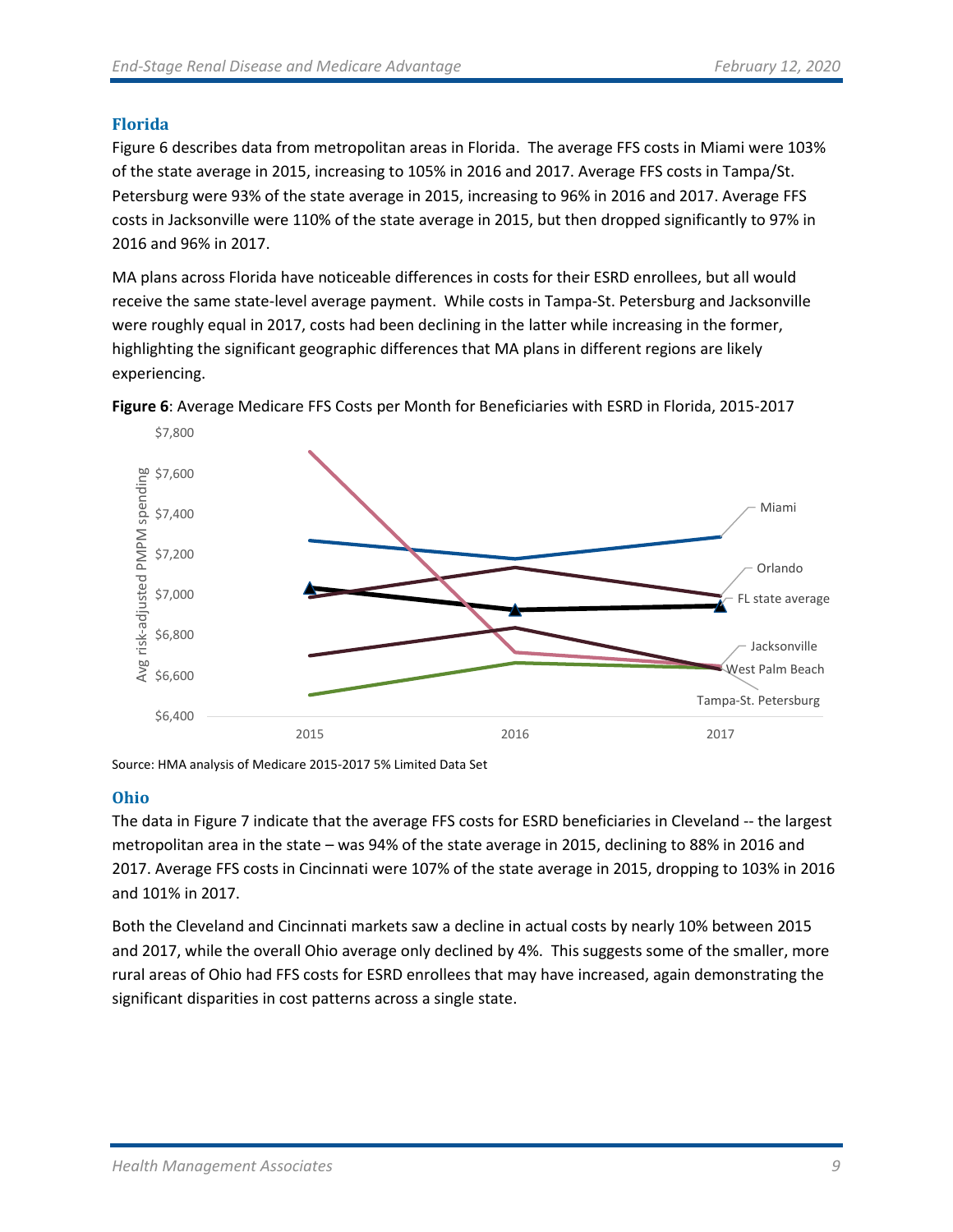

#### **Figure 7**: Average Medicare FFS Costs per Month for Beneficiaries with ESRD in Ohio, 2015-2017

Source: HMA analysis of Medicare 2015-2017 5% Limited Data Set

#### **Texas**

Figure 8 describes data from metropolitan areas in Texas. Houston had average FFS costs for ESRD beneficiaries which were 114% of the state average in 2015, declining to 111% in 2016 and 110% in 2017. Average FFS costs in San Antonio were 96% of the state average in 2015, dropping to 95% in 2016 and 92% in 2017.

Three metropolitan regions in Texas (Dallas, Fort Worth, and Austin) shifted from below to above the state average (or vice versa) during these three years. Spending in Dallas and Austin increased significantly over the three years of the analysis, while the overall state average spending was generally the same for all three years. Fort Worth went from 105% of the state average in 2015 to 95% of the state average in 2016, before reaching 99% of the state average in 2017.

The spending patterns across metropolitan areas in Texas provides one of the starkest examples of the potential geographic payment disparity. If a plan had a service area that stretched across the entire state, it might face average costs for ESRD beneficiaries that matched the MA benchmark. However, many plans have more localized coverage areas, in order to better address the needs of Medicare beneficiaries. These local plans must account for the local costs of their ESRD enrollees, which can vary significantly compare to the state average.